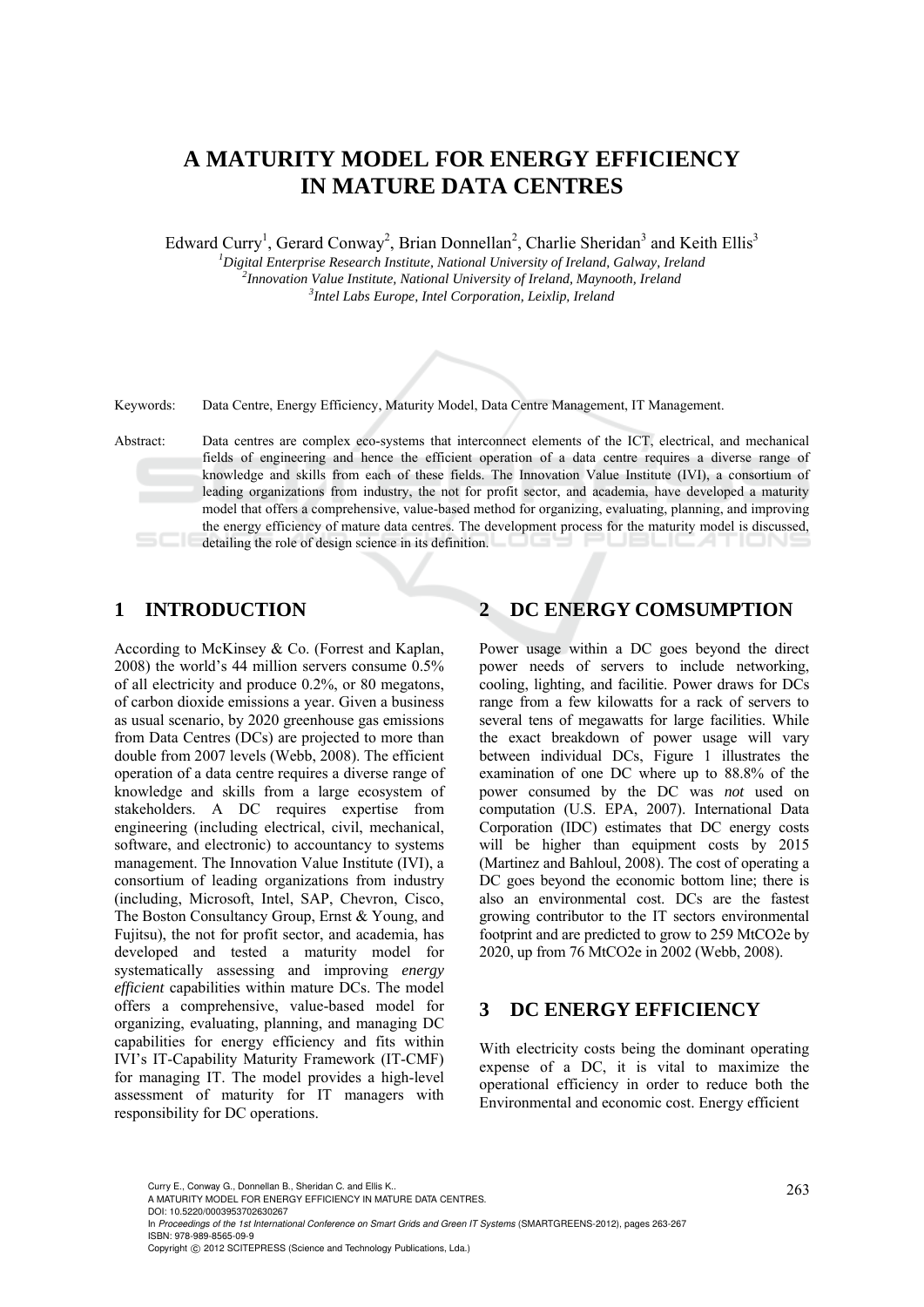

Figure 1: Example breakdown of power usage within a Data Centre.

 $\overline{\mathbf{N}}$ 

DC operations require a holistic approach to both IT and facilities energy management. DC and IT leaders are often unable to find satisfactory answers to questions such as:

- What is the utilization of the DC?
- How energy efficient is the DC?
- Are there clear measurable goals and objectives for DC energy efficiency (EE)?
- What is the roadmap for DC EE improvements?

IT departments face additional challenges – such as the introduction of new methods and tools, and conformance to industry metrics and standards – which are compounded by a general lack of relevant information, such as power consumption quantifications. Mature DCs typically have a heterogeneous IT infrastructure with fixed support systems, making it arduous to employee catch-all solutions.

## **4 THE NEED FOR A MATURITY MODEL**

Maturity models are tools that have been used to improve many capabilities within organizations, from Business Process Management (BPM) (Rosemann and De Bruin, 2005) to Software Engineering (CMMI) (Paulk et al., 1993). Maturity models have also been developed to support the management of IT organizations. IVI have developed the IT-Capability Maturity Framework (IT-CMF) (Curley, 2004) that provides a high-level process capability maturity framework for managing the IT function within an organization to deliver greater value from IT by assessing and improving a broad range of management practices. A core

function of IT-CMF is to act as an assessment tool and a management system.

There is a need to improve the behaviours, practices, and processes within DCs in order to deliver greater energy efficiency. To address this need, the IVI consortium has extended the IT-CMF with a maturity model for systematically assessing and improving DC capabilities for energy efficiency.

### **4.1 Design Methodology**

The development of the model was undertaken using a design process with defined review stages and development activities based on the Design Science Research (DSR) guidelines advocated by Hevner et al. (Hevner, March, Park, and Ram, 2004). During the design process, researchers participate together with practitioners within a working group to research and develop the model. The working group interviewed multiple DC stakeholders to capture the views of key domain experts and to understand current practice and barriers to improving DC energy efficiency (EE). The working group widely consulted the relevant literature, both industrial and academic, on DC EE. Industrial best practices – including the EU code of conduct for DC EE and the work of the Green Grid on metrics – were incorporated. The initial maturity model was developed in mid-2010 and has been piloted within a number of DCs, with learning and feedback incorporated into subsequent versions.

## **5 MATURITY MODEL**

The Data Centre EE model offers a comprehensive, value-based model for organizing, evaluating,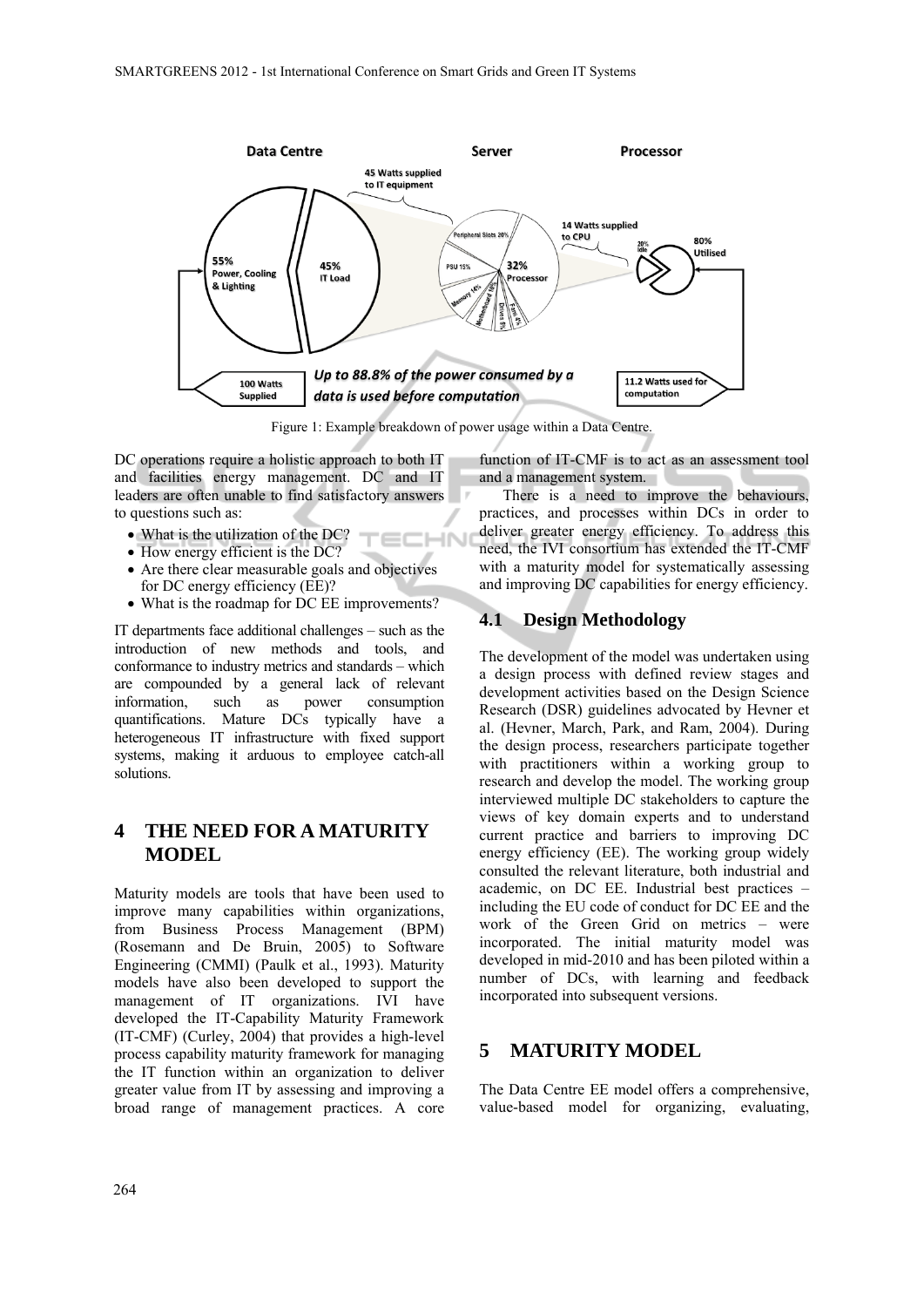planning, and managing DC EE capabilities. The model fits within IT-CMF (Curley, 2004) and is aligned with the broader Sustainable ICT critical capability (Curry and Donnellan, 2012; Donnellan, et al., 2011).

The DC EE assessment methodology determines how different DC capabilities are contributing to energy efficiency goals and objectives. The gap analysis between what energy efficiency targets are, and what they are actually achieving, positions the Data Centre EE model as a management tool for aligning relevant capabilities with EE objectives. The model focuses on the execution of four key actions to improve the management of EE in the DC:

- Define goals and objectives for the DC program
- Understand the current DC maturity level,
- Systematically develop and manage the DC capability building blocks.
- Assess and manage DC progress over time.

#### **5.1 Capability Building Blocks**

The Data Centre EE model consists of seven capability building blocks (see Table 2) in the categories of Management, Operations, and Building. The maturity level for each of the seven Capability Building Blocks is presented in Table 1.

Table 2: Capability Building Blocks of Energy Efficient Data Centres.

|                   | Capability                           | <b>Description</b>                                                                                                                                                  |  |  |
|-------------------|--------------------------------------|---------------------------------------------------------------------------------------------------------------------------------------------------------------------|--|--|
| Management        | Organizational<br>Structure          | How the data centre and its energy efficiency is<br>managed, who is responsible for running the<br>DC, and how integrated are: IT, Facilities, and<br>the Business. |  |  |
|                   | Policy                               | The policies in place for energy efficiency<br>within the the DC and how they are aligned<br>across the enterprise.                                                 |  |  |
|                   | Manageability<br>and Metering        | The metering use by IT and Facilities to<br>improve understanding and manageability of<br>energy usage.                                                             |  |  |
| <b>Operations</b> | IT<br>Infrastructure<br>and Services | The management of IT equipment and services<br>to ensure energy efficiency.                                                                                         |  |  |
| Building          | <b>Internal Air</b><br>and Cooling   | The internal air manageemnt techniques<br>employed.                                                                                                                 |  |  |
|                   | <b>Cooling Plant</b>                 | The design and management of the cooling<br>system.                                                                                                                 |  |  |
|                   | Power<br>Infrastructure              | The management of power generation, and<br>conditioning and delivery systems to maximize<br>energy efficiency.                                                      |  |  |

#### **5.2 Assessment Approach**

The assessment begins with an online survey of DC stakeholders in order to understand their individual

assessments of the maturity and the importance of these capabilities. Typically, a range of individuals who are involved in, or accountable for, EE for the DC complete the survey. A series of targeted interviews with key stakeholders augments the survey to understand key business priorities and energy efficiency drivers, successes achieved, and initiatives taken or planned. Interviews last between 60 and 90 minutes; they are used to support the survey data.



Figure 2: Reported vs. Desired Maturity.

When the assessment is complete, organizations will have a clear view of current capability and key areas for action and improvement. A smaple pilot assessment result in illustrated in Figure 2. However, to further develop the capability, the organization should assess and manage progress over time by using the assessment results to 1) develop a roadmap and action plan and 2) add a yearly/half-yearly follow-up assessment to the overall DC energy efficiency management process.

### **6 SUMMARY AND FUTURE WORK**

The IVI consortium has developed and tested a maturity model for systematically assessing and improving Energy Efficient capabilities within mature Data Centres. The resulting model offers a comprehensive, value-based model for organizing, evaluating, planning, and improving the energy efficiency of mature data centres. Further development and evaluation of the model is planned – in particular, the use of the model in conjunction with metrics such as PUE, CUE, WUE, and  $CapEx/OpEx$  costs – in order to quantify benefits. We are also employing the model to benchmark DCs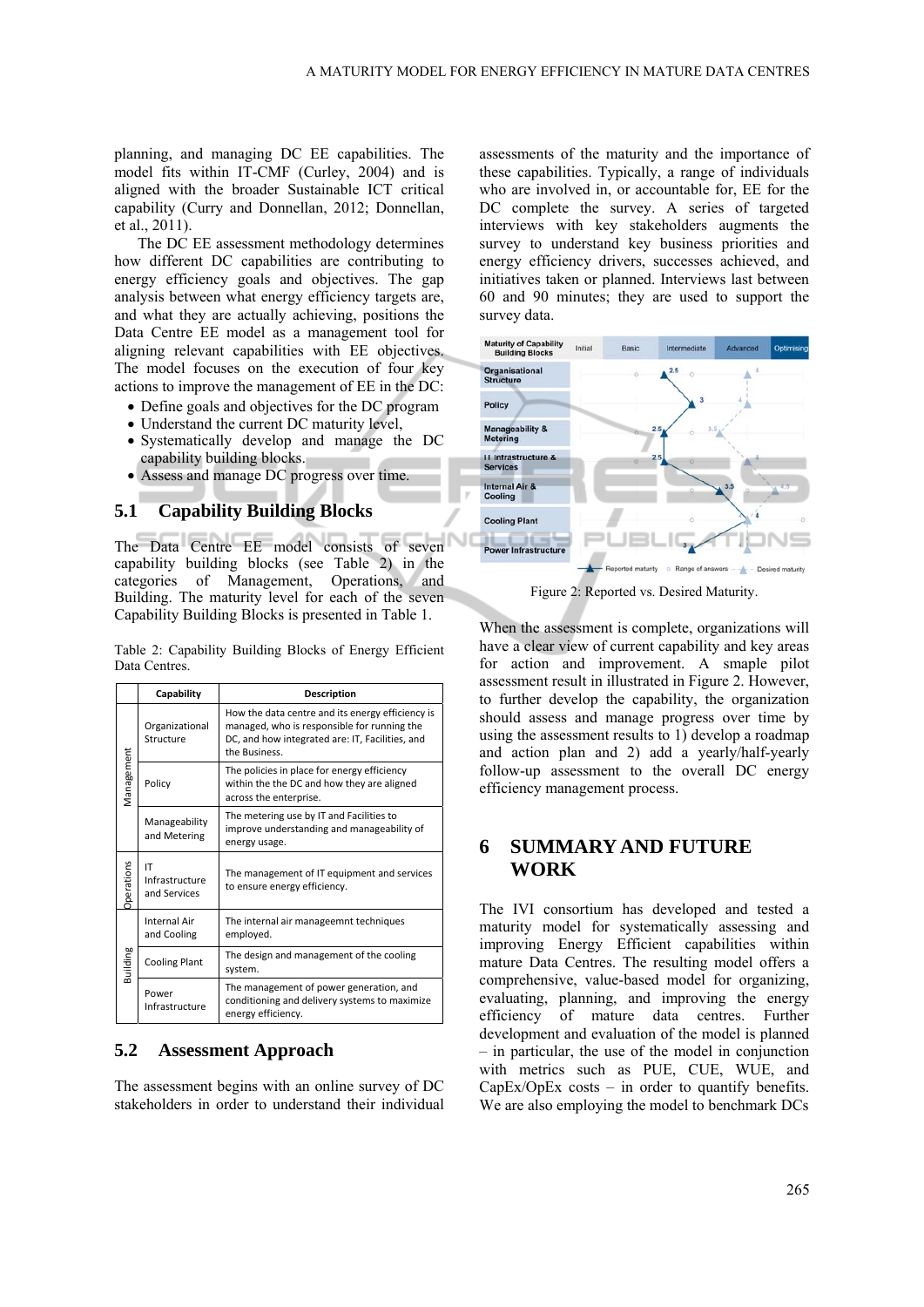$=1$ 

**JBLK** 

within the IVI consortium to faciliate comparisons between DCs across and between industrial sectors.

### **ACKNOWLEDGEMENTS**

We would like to recognize the contribution of the members of the IVI's Data Center Energy Efficiency Working Group. Enterprise Ireland funded part of the work presented in this paper under Grant CC/2009/0801.

#### **REFERENCES**

- Curley, M. (2004). *Managing Information Technology for Business Value: Practical Strategies for IT and Business Managers* (p. 350). Intel Press,.
- Curry, E., & Donnellan, B. (2012). Understanding the Maturity of Sustainable ICT. In J. vom Brocke & S. Seidel (Eds.), *Green Business Process Management – Towards the Sustainable Enterprise*. Springer.
- Donnellan, B., Sheridan, C., & Curry, E. (2011). A Capability Maturity Framework for Sustainable Information and Communication Technology. *IEEE IT Professional*, *13*(1), 33-40. doi:10.1109/MITP.2011.2
- Forrest, W., & Kaplan, J. M. (2008). Data centers: How to cut carbon emissions and costs. *McKinsey on Business Technology*, *14*(6).
- Hevner, A. R., March, S. T., Park, J., & Ram, S. (2004). Design Science in Information Systems Research. *MIS Quarterly*, *28*(1), 75-105. MIS RESEARCH CENTER-SCHOOL OF MANAGEMENT. doi:10.2307/249422
- Martinez, N., & Bahloul, K. (2008). Green IT Barometer European Organisations and the Business Imperatives of Deploying a Green and Sustainable IT Strategy. International Data Corporation. Retrieved from http://content.dell.com/us/en/corp/d/corporate~researc h~en/Doc uments~idcwp28q.pdf.a
- Paulk, M. C., Curtis, B., Chrissis, M. B., & Weber, C. V. (1993). The Capability Maturity Model for Software. *Software engineering project management*, *10*(CMU/SEI-93-TR-24 ESC-TR-93-177), 1-26. Wiley India Pvt. Ltd.
- Rosemann, M., & De Bruin, T. (2005). Towards a Business Process Management Maturity Model. In D. Bartmann, F. Rajola, J. Kallinikos, D. Avison, R. Winter, P. Ein-Dor, J. Becker, et al. (Eds.), *13th European Conference on Information Systems* (Vol. 53, pp. 521-532). Citeseer. doi:10.1007/s11225-008-9119-4
- U.S. EPA. (2007). *Report to Congress on Server and Data Center Energy Efficiency Public Law 109-431* (Vol. 109, p. 431).
- Webb, M. (2008). SMART 2020: Enabling the low carbon economy in the information age. *The Climate Group London*.